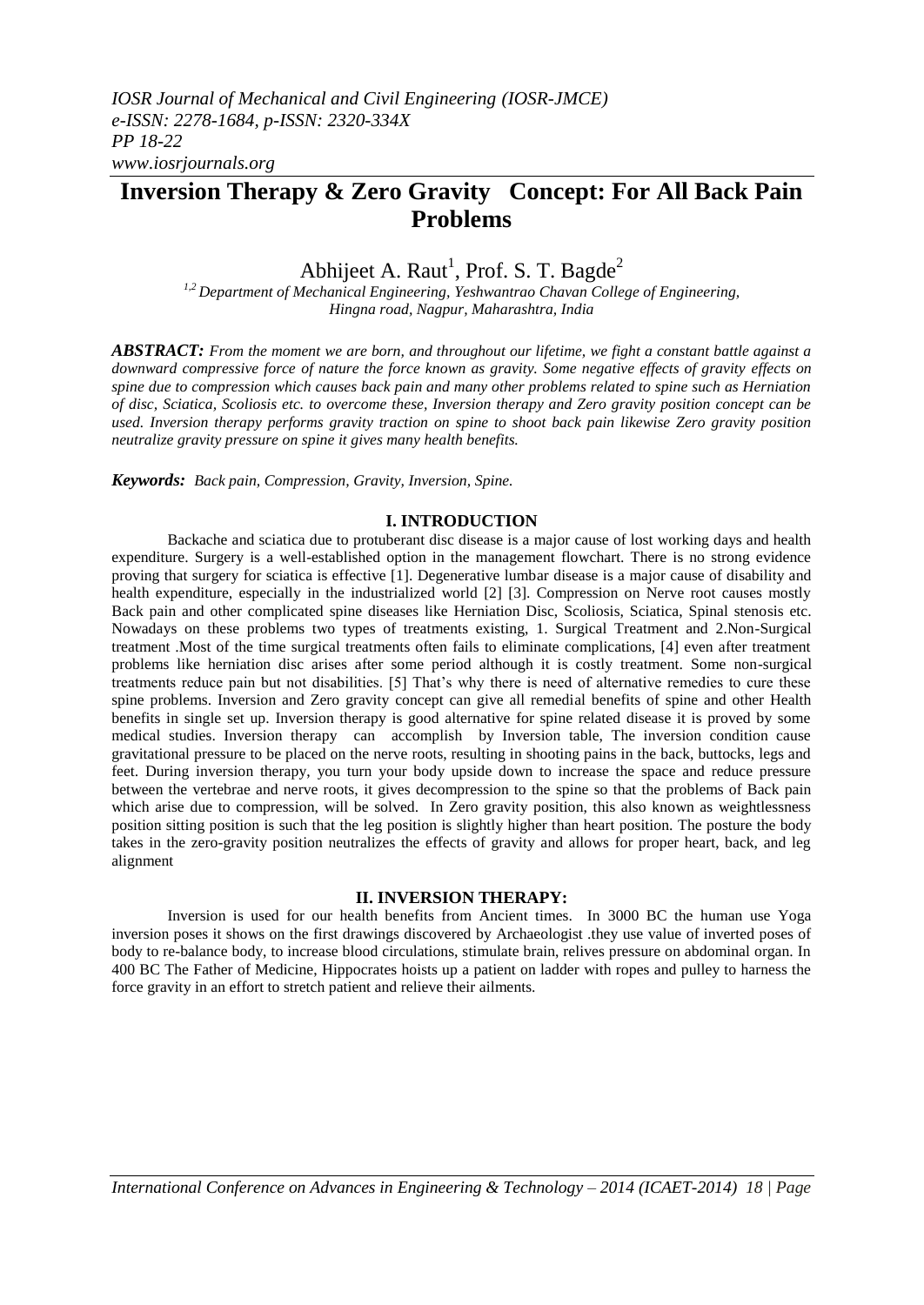*IOSR Journal of Mechanical and Civil Engineering (IOSR-JMCE) e-ISSN: 2278-1684, p-ISSN: 2320-334X PP 18-22 www.iosrjournals.org*



Fig.1: Yoga inversion poses first drawings discovered by Archaeologist in 3000 BC



Fig.2: An astronaut sits in a spacecraft simulator in the zero-gravity position. Courtesy NASA

Inversion therapy is used to cure back pain caused by degenerative or herniated discs, spinal stenosis or other spinal conditions. The inversion condition cause gravitational pressure to be placed on the nerve roots, resulting in shooting pains in the back, buttocks, legs and feet. During inversion therapy, you turn your body upside down to increase the space and reduce pressure between the vertebrae and nerve roots.

Inversion Table is an adjustable platform which allows positioning in an upright or inverted position in order to allow the effects of gravity to meet requirements to cure the disorders related to spine. Frederick Sheffield designed a tilt table with a highly-polished slippery top on which the patient was attached by a pelvic harness. By tilting the table head down or inverted.

The efficiency and benefits from inversion define a broad spectrum of patients and conditions. Patients who present with numerous conditions such as herniated or bulging discs, sciatica, spondylolisthesis, scoliosis, muscle spasm and even lymphedema, can benefit from inversion. Inversion therapy can result in a reduction of pain, realignment of the vertebrae, rehydration of the intervertebral discs, relaxation of the muscles and reduction of recovery time. In addition to these direct benefits, the use of inversion also has been shown to stimulate venous return and the lymphatic system; stimulate the autonomic nervous system and its bar receptors; increase oxygen flow to the brain; help maintain our original body shape and avoid prolapsed internal organs; help maintain correct posture; and contribute to overall general good health.<sup>[1]</sup>

#### **1.2. Zero gravity concept (Weightlessness):**

Zero gravity position concept is taken from the technology developed by NASA for astronauts. Scientific research had shown that the zero-gravity position minimizes the huge gravitational stresses astronauts experience during takeoff. Today, doctors, occupational therapists, and other health professionals recommend this position because of its health benefits to everyone. The posture the body takes in the zero-gravity position neutralizes the effects of gravity and allows for proper heart, back, and leg alignment. Zero gravity doesn't means that zero gravity act on it, it is minimum gravitational stress act on spine and body .this also termed as weightlessness position since at that position person feel weightless and more comfortable. In this position feet are elevated so knee higher position than Heart so this position reduced stress on Heart.

## **2. Health Benefits:**

## **2.1 Inversion therapy helps to cure following back problems**

1. Scoliosis: It is medical condition in which a person's Spine is curved from side to side.[17]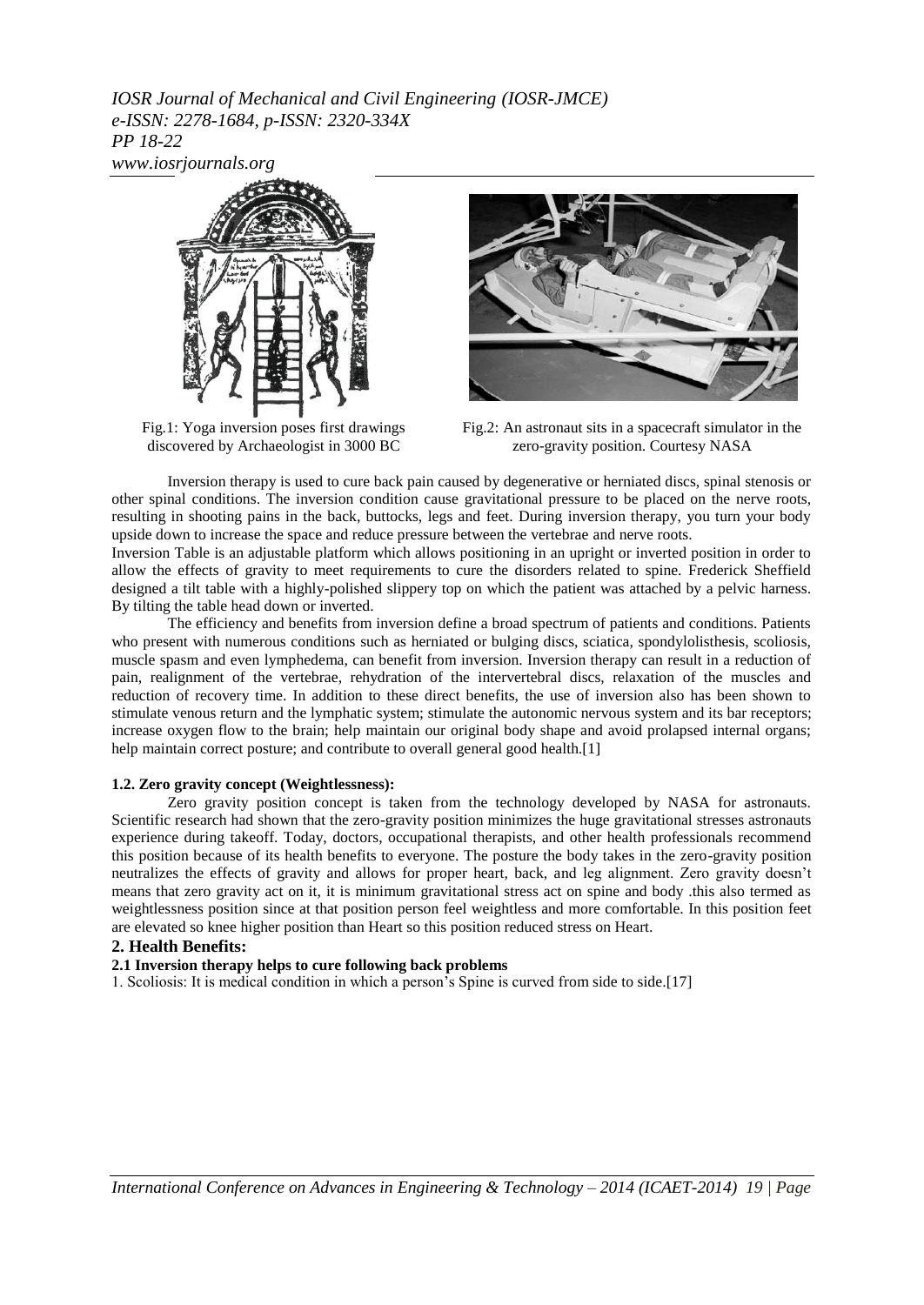*IOSR Journal of Mechanical and Civil Engineering (IOSR-JMCE) e-ISSN: 2278-1684, p-ISSN: 2320-334X PP 18-22*

*www.iosrjournals.org*



Fig.3:Scoliosis fig.4:X-ray view of Scoliosis

Fig.5:Herniatation of disc

**2.Herniation Disc or Slip Disc:** It is a medical condition affecting the spine in nucleus pulpous which act as cushion for shock absorption is bulging out beyond damaged outer ring of vertebrae. 'Slipped disc' used to describe a low back injury. Disc does not actually slip. Rather, they may herniated or bulge out from between the bones. A herniation is displaced fragment of the centre part of the disc that is pushed through a tear in the outer layers or annulus of the disc. Pain results when irritating substance are released from tear and also if the fragment touches or compress a nearby nerve. Disc herniation has some similarities to degenerative disc disease and disc that herniate are often in an early stages of degeneration. Herniation disc common in the low back or lumbar spine. [17]

**3.Sciatica:** It is pain caused by compression or irritation of five spinal nerve roots of each sciatica nerve. It causes lower back pain ,leg pain,buttock pain or weakness in various parts of leg.[17] 2.2 Inversion therapy also helps to:

Decrease: Back pain. Compression on discs. Nerves Muscle pain. Spasm Stress. Tension Unwanted effects of ageing. Increases: Blood Circulation Lymph drainage Relaxation of muscles Mobility of the spine Joint mobility and Flexibility





Fig .6: sciatica affected positions

2.3 Zero gravity position helps: Zero-gravity takes pressure away from the vertebrae's discs. It eliminates muscle tension in the lower back. Enlarges the lung capacity. It also reduces stress on the heart because our feet are elevated.

*International Conference on Advances in Engineering & Technology – 2014 (ICAET-2014) 20 | Page*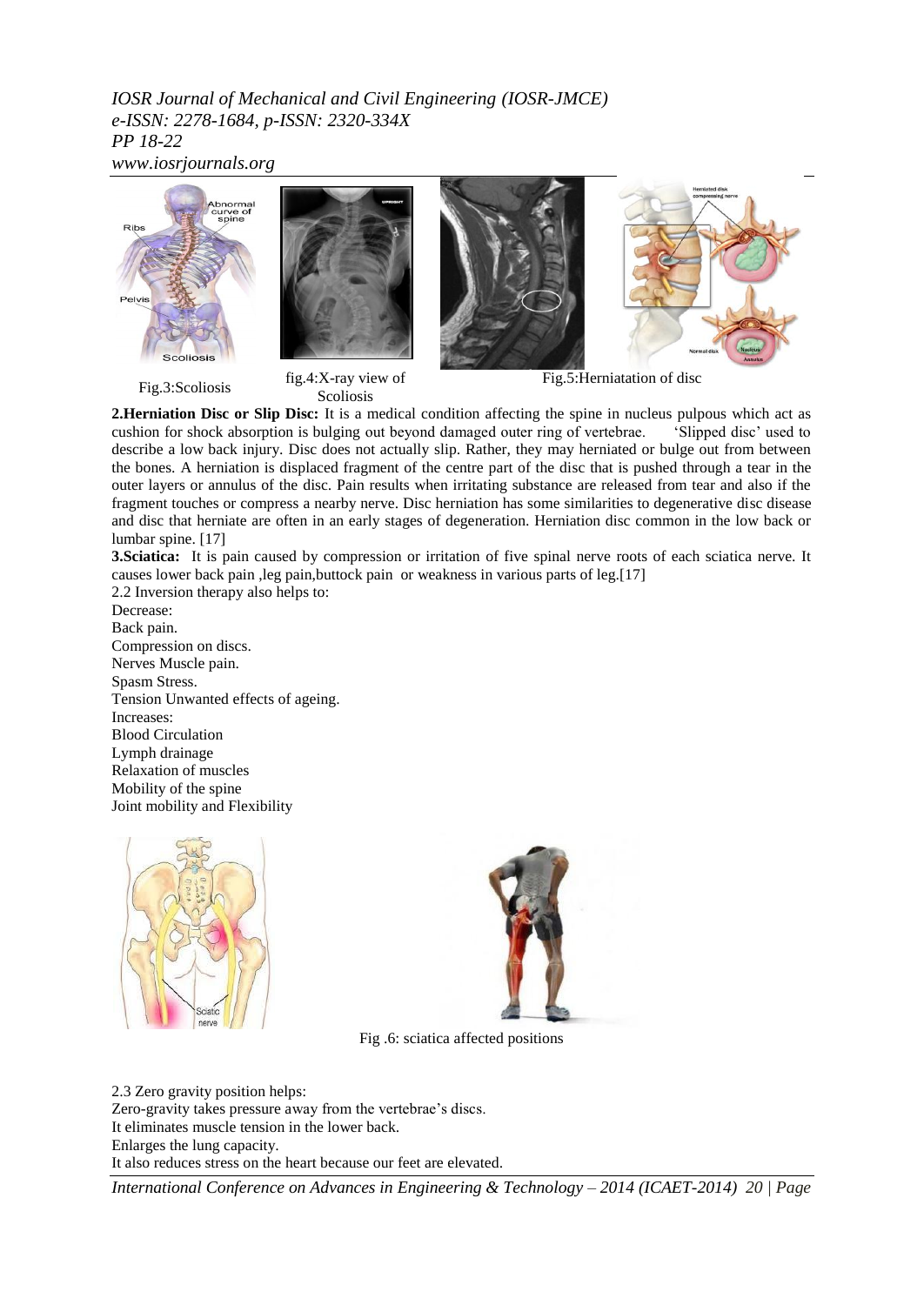*IOSR Journal of Mechanical and Civil Engineering (IOSR-JMCE) e-ISSN: 2278-1684, p-ISSN: 2320-334X PP 18-22*

*www.iosrjournals.org*

Raises blood oxygen levels and circulation. Eliminates back pain.

#### **III. MEDICAL STUDIES**

1. One area of concern for today's patients, health-care providers and payers is the avoidance of surgery. The cost of back surgery is staggering in dollars and cents as well as lost time on the job, not to mention the percentage of failed surgeries that can compound the problem for both the patient and the physician.[1] In 1987 there were 14 million paid sick-days for low back pain (LBP) in Sweden, a nation with million inhabitants. However, 70% of the sick-periods were shorter than 10 days. Out of 6600 filed workers compensations claims in 1988, 4100 were due to LBP. An estimated 15% of all sick-days in USA in early 1980s were due to LBP. Obviously LBP is problem of major proportions for society and industry.[5][7]

2. A preliminary study, from Newcastle Hospital, shows evidence that regular use of an inversion table may significantly reduce the need for back surgery. In this study, patients who were told that they needed surgery to relieve sciatica were divided into two groups. One group regularly practiced inversion along with traditional physical therapy, while the other group received physical therapy only. The results showed that the patients in the inversion group were 70.5 per cent less likely to require surgery.[8]

3. The Sheffield /Volvo study 175 patients who were unable to work due to back pain were treated. After eight inversion treatments, 155 patients were able to return to their jobs full time. Study concluded that the main basis for improvement was the stretching of paraspinal vertebral muscles and ligaments and possibly the widening of intervertebral discs. Study found significant improvements in a variety of diagnosis including spondylolisthesis, herniated discs, lumbar osteoarthritis with sciatica, and coccygodynia. Patient experienced traction in a modified hip flexed position. It is worth noting that previous to his use of inversion therapy, Dr. Sheffield regularly used mechanical traction with weights and pulleys. He considered inverted traction much more effective than mechanical traction. [9]

4. Noss study found EMG activity (an indicator of muscle pain ) reduce by 35% within the first 10 seconds of inversion also found that it increases the spinal length, and there is relation in EMG activity and an increase in spinal length. [10]

5. Nachemson study measured internal disc pressure (in  $3<sup>rd</sup>$  lumber disc) through various daily activities like standing, sitting, bending, and vertical spine traction.[6][7]

6. Kane .M. et . Study found gravity-facilitated traction (inversion) generates intervertibral separation in lumber spine and it helps in back pain related problems. [11]

7. Dimberg conducted Experimentation in which he was enrolled 116 people in the randomized controlled trial which lasted for 12 months. A randomized controlled trial with two training groups and one control group was conducted to assess the effect of gravity inversion on pain level and absenteeism due to LBP. Average  $a$ ge  $= 44$ years. 77% men Group 1: used inversion for 10 minutes 1/day Group 2: used inversion for 10 minutes 2/day Group 3: control group Results after 12 months of training program: 1. The employees in Group 1 and 2 decreased sick days due to back pain by 33%. 2. Average sick days to due back pain fell by 8 days per individual in the treated group. 3. "Inversion is an efficient and cheap way to improve employee health and possibly reduce sick day costs to the employer."[12][13]

8. Gianakopoulos study found all subjects experienced intervertibral separation of lower lumbar vertebrae .study conclude that although mechanical traction has been used for centuries but only gravity-assisted traction(inversion ) offers an effective for back problems.[16]. Many soldiers use inversion table to help recover from brutal workouts & stenous conditions.

## **IV. CONCLUSION**

Inversion traction therapy would reduce the need for a surgical procedure in subjects with sciatica and other back problem; it gives the alternate way of treatment. The results of these medical studies do sup- port this; surgery was avoided and many back problems reduced due to use of inversion therapy. Zero gravity position also has many health benefits for human body. So it concludes that Inversion therapy & Zero gravity concept is an alternate and effective approach towards Back pain problems.

#### **REFERENCES**

[1]. K. S. Manjunath Prasad1, Barbara A. Gregson2, Gerard Hargreaves3, Tiernan Byrnes2, Philip Winburn2 & A. David Mendelow2 *.*Inversion therapy in patients with pure single level lumbar discogenic disease: a pilot randomized trial . *Disability & Rehabilitation, 2012; 34(17): 1473–1480 © 2012 Informa UK, Ltd. ISSN 0963-8288*

*International Conference on Advances in Engineering & Technology – 2014 (ICAET-2014) 21 | Page*